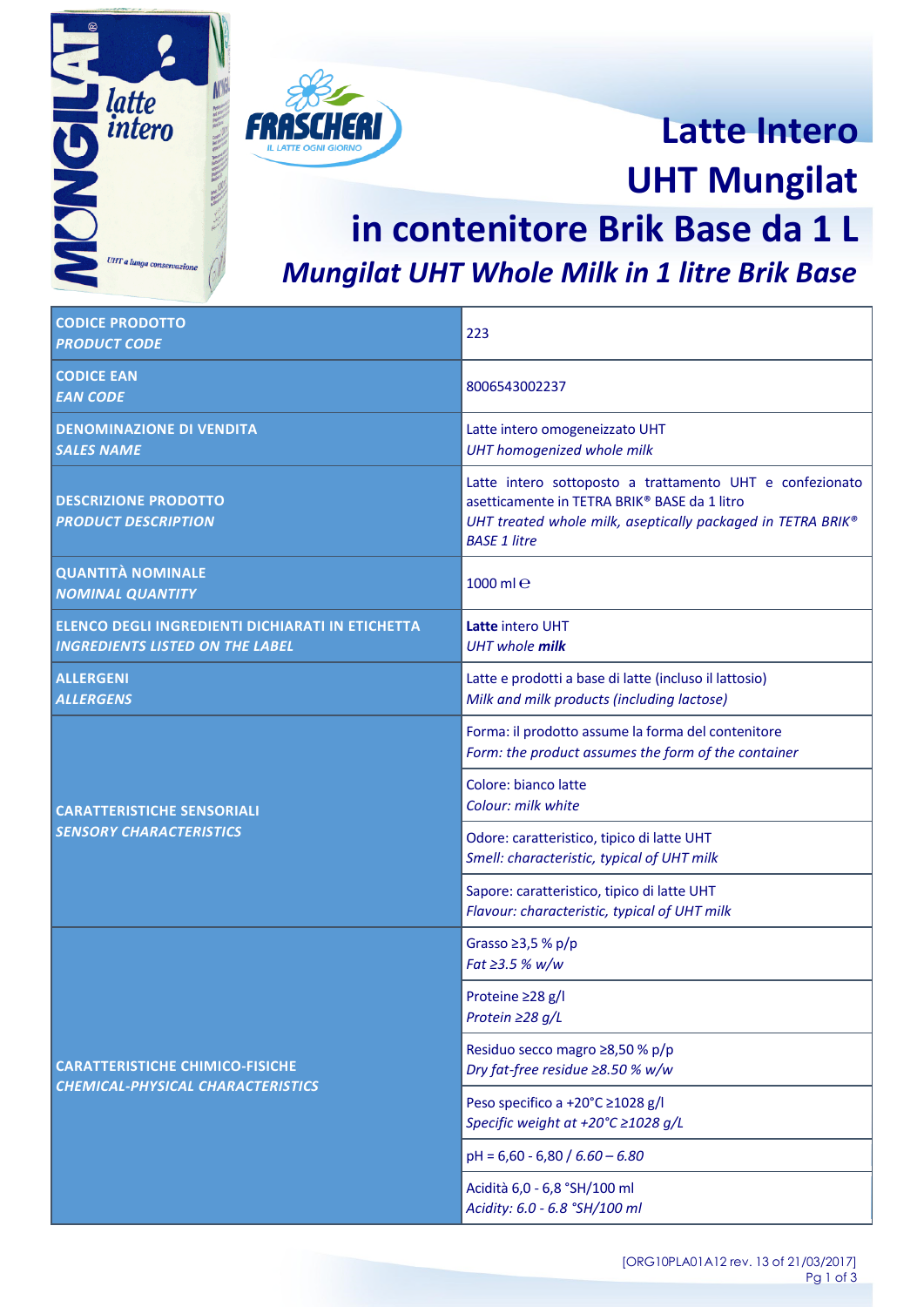



# **Latte Intero UHT Mungilat**

### **in contenitore Brik Base da 1 L** *Mungilat UHT Whole Milk in 1 litre Brik Base*

| <b>CARATTERISTICHE CHIMICO-FISICHE</b><br>CHEMICAL-PHYSICAL CHARACTERISTICS                                   | Perossidasi: negativa<br>Peroxidase: negative                                                                                                                                                                                                                                         |
|---------------------------------------------------------------------------------------------------------------|---------------------------------------------------------------------------------------------------------------------------------------------------------------------------------------------------------------------------------------------------------------------------------------|
|                                                                                                               | Fosfatasi: negativa<br>Phosphate: negative                                                                                                                                                                                                                                            |
|                                                                                                               | Aflatossina M1 ≤ 0,05 µg/Kg<br>Aflatoxins M1 $\leq$ 0.05 $\mu$ g/Kg                                                                                                                                                                                                                   |
|                                                                                                               | Residui di antibiotici: entro i limiti previsti da Reg. (UE) 37/2010<br>del 22/12/09 e successive modifiche ed integrazioni<br>Antibiotic residuals: within the limits COMMISSION REGULATION<br>(EU) No 37/2010 of 22 December 2009 and successive<br>modifications and integrations. |
| DICHIARAZIONE NUTRIZIONALE (VALORI MEDI PER 100 g)<br><b>NUTRITION DECLARATION (AVERAGE VALUES PER 100 g)</b> | Energia: 266 kJ / 64 kcal<br>Energy: 266 kJ / 64 kcal                                                                                                                                                                                                                                 |
|                                                                                                               | Grassi: 3,5 g<br>Fat: 3.5 g                                                                                                                                                                                                                                                           |
|                                                                                                               | di cui acidi grassi saturi: 2,4 g<br>of which saturated: 2.4 g                                                                                                                                                                                                                        |
|                                                                                                               | Carboidrati: 4,8 g<br>Carbohydrate: 4.8 g                                                                                                                                                                                                                                             |
|                                                                                                               | di cui zuccheri: 4,8 g<br>of which sugars: 4.8 g                                                                                                                                                                                                                                      |
|                                                                                                               | Proteine: 3,2 g<br>Protein: 3.2 g                                                                                                                                                                                                                                                     |
|                                                                                                               | Sale: 0,10 g<br>Salt: 0.10 g                                                                                                                                                                                                                                                          |
|                                                                                                               | Calcio: 120 mg - 15% VNR (Valori Nutritivi di Riferimento)<br>Calcium: 120 mg - 15% DRI (Daily Reference Intakes)                                                                                                                                                                     |
| <b>CARATTERISTICHE MICROBIOLOGICHE</b><br>MICROBIOLOGICAL CHARACTERISTICS                                     | Carica microbica mesofila a 30°C (dopo incubazione a 30°C per<br>15 giorni): ≤10 UFC / 0,1 ml<br>Mesophilic microbial load at 30°C (following incubation at<br>30°C for 15 days): ≤10 CFU / 0.1 ml                                                                                    |
| MODALITÀ DI CONSERVAZIONE E INFORMAZIONI AL<br><b>CONSUMATORE</b><br><b>STORAGE AND CONSUMER INFORMATION</b>  | Conservare a temperatura ambiente.<br>Dopo l'apertura, conservare in frigorifero e consumare entro<br>3 - 4 giorni.<br>Store at room temperature.<br>After opening, refrigerate and use within 3-4 days.                                                                              |